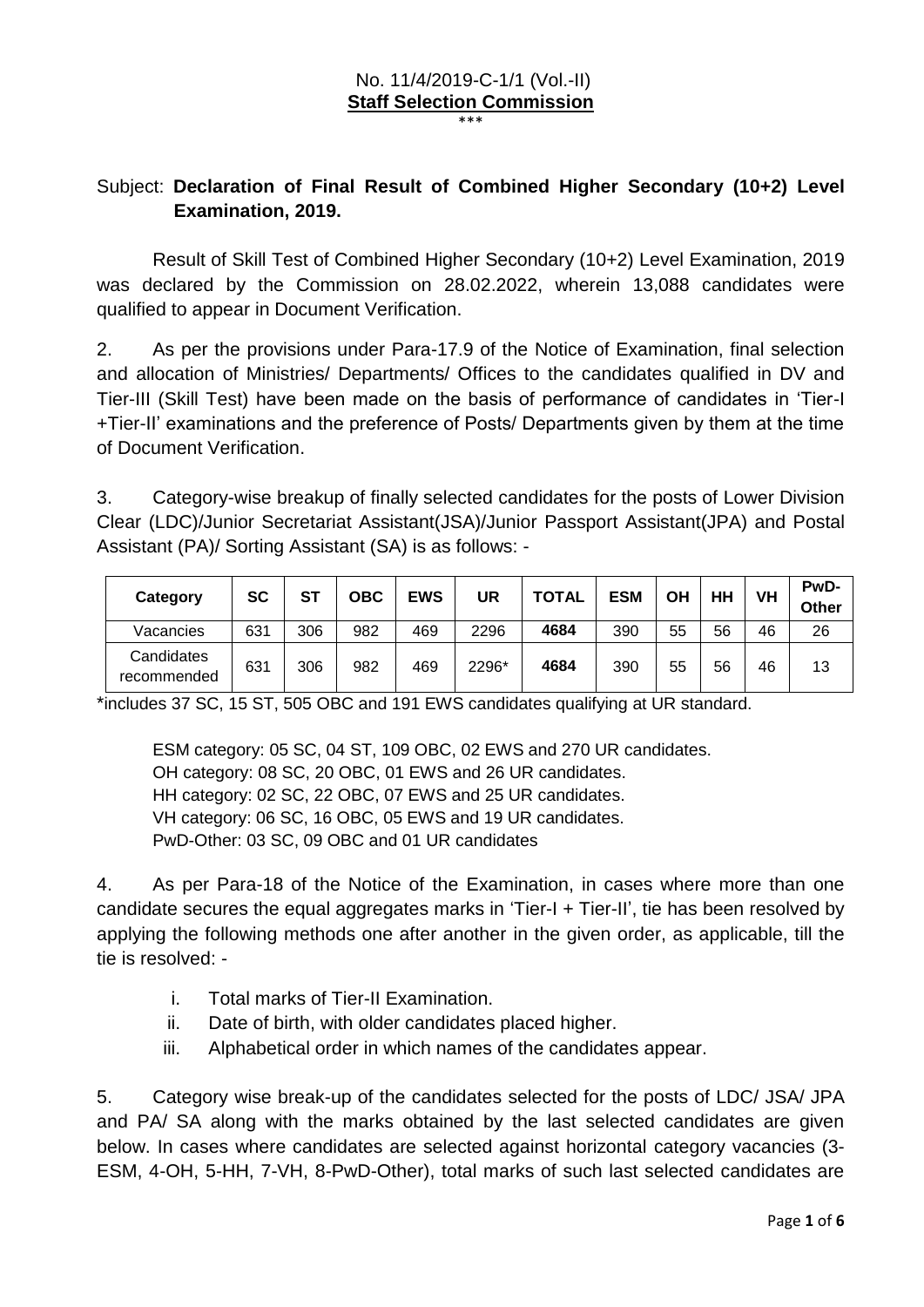reflected against their respective horizontal category, not against their vertical category (0- EWS, 1-SC, 2-ST, 6-OBC, 9-UR).

| <b>Post</b>     | Category<br>Allocated<br>Vacancy |                         | <b>Details of Last Selected Candidate</b> |                              |                                |                             |
|-----------------|----------------------------------|-------------------------|-------------------------------------------|------------------------------|--------------------------------|-----------------------------|
| Code            | Code                             |                         |                                           | <b>Total</b><br><b>Marks</b> | <b>Tier-II</b><br><b>Marks</b> | Date of Birth<br>(DD-MM-YY) |
| L01             | $\overline{7}$<br>$\mathbf 0$    |                         | $\overline{7}$                            | 239.28740                    | 58                             | 04-04-95                    |
| L <sub>01</sub> | $\mathbf{1}$<br>11               |                         | 11                                        | 227.23528                    | 60                             | 30-07-96                    |
| L <sub>01</sub> | $\overline{2}$                   | 5                       | 5                                         | 231.53881                    | 60                             | 07-05-96                    |
| L <sub>01</sub> | $\overline{\mathbf{4}}$          | $\overline{1}$          | 1                                         | 229.20296                    | 65                             | 06-09-94                    |
| L <sub>01</sub> | 5                                | $\mathbf{1}$            | 1                                         | 177.03682                    | 57                             | 29-05-97                    |
| L01             | 6                                | 20                      | 20                                        | 238.48710                    | 74                             | 27-01-97                    |
| L <sub>01</sub> | $\overline{7}$                   | $\mathbf{1}$            | $\mathbf{1}$                              | 214.19164                    | 62                             | 20-07-88                    |
| L <sub>01</sub> | 9                                | 32                      | 32                                        | 243.27365                    | 69                             | 09-11-94                    |
| L <sub>02</sub> | $\mathbf 0$                      | 6                       | 6                                         | 245.28178                    | 62                             | 11-03-00                    |
| L <sub>02</sub> | $\mathbf{1}$                     | $\overline{2}$          | $\overline{2}$                            | 241.46061                    | 52                             | 15-07-00                    |
| L <sub>02</sub> | 3                                | $\mathbf{1}$            | 1                                         | 172.48572                    | 63                             | 22-07-84                    |
| L <sub>02</sub> | 5                                | $\overline{1}$          | 1                                         | 161.83246                    | 72                             | 14-09-95                    |
| L <sub>02</sub> | 6                                | 4                       | 4                                         | 260.60622                    | 74                             | 05-02-96                    |
| L <sub>02</sub> | $\overline{7}$                   | 1                       | 1                                         | 213.41436                    | 56                             | 05-08-96                    |
| L <sub>02</sub> | 8                                | $\mathbf{1}$            | 1                                         | 159.27176                    | 60                             | 20-04-93                    |
| L <sub>03</sub> | 0                                | 1                       | 1                                         | 248.51824                    | 65                             | 16-12-98                    |
| L <sub>03</sub> | $\mathbf{1}$                     | $\mathbf{1}$            | $1^*$                                     |                              | $\overline{\phantom{a}}$       |                             |
| L <sub>03</sub> | 3                                | $\mathbf{1}$            | 1                                         | 202.97512                    | 61                             | 13-08-75                    |
| L <sub>03</sub> | 6                                | $\overline{2}$          | $\overline{2}$                            | 256.96047                    | 66                             | 27-08-99                    |
| L <sub>03</sub> | 8                                | $\mathbf{1}$            | 1                                         | 168.14797                    | 60                             | 02-08-94                    |
| L <sub>03</sub> | 9                                | $\overline{7}$          | $\overline{7}$                            | 259.37462                    | 77                             | 29-10-94                    |
| L <sub>04</sub> | $\pmb{0}$                        | 23                      | 23                                        | 240.64038                    | 64                             | 27-01-96                    |
| L <sub>04</sub> | $\mathbf{1}$                     | 66                      | 66                                        | 226.42996                    | 64                             | 11-01-91                    |
| L <sub>04</sub> | $\overline{2}$                   | 47                      | 47                                        | 217.81763                    | 51                             | 03-01-96                    |
| L <sub>04</sub> | 3                                | 39                      | 39                                        | 171.24351                    | 59                             | 20-04-82                    |
| L <sub>04</sub> | $\overline{\mathbf{4}}$          | 9                       | 9                                         | 217.27290                    | 55                             | 11-01-98                    |
| L <sub>04</sub> | 5                                | $\overline{\mathbf{4}}$ | 4                                         | 170.60626                    | 65                             | 11-08-95                    |
| L <sub>04</sub> | 6                                | 140                     | 140                                       | 238.95519                    | 58                             | 15-01-96                    |
| L <sub>04</sub> | 7                                | 2                       | $\mathbf{2}^{\prime}$                     | 223.32299                    | 55                             | 15-02-87                    |
| L <sub>04</sub> | 9                                | 298                     | 298                                       | 243.85849                    | 80                             | 28-01-00                    |
| L <sub>05</sub> | $\mathbf{1}$                     | 1                       | 1                                         | 249.16352                    | 52                             | 23-06-92                    |
| L <sub>05</sub> | 9                                | 1                       | 1                                         | 268.09309                    | 60                             | 01-06-00                    |
| L <sub>06</sub> | $\overline{2}$                   | 1                       | 1                                         | 236.33434                    | 56                             | 20-08-99                    |
| L06             | 6                                | 1                       | $1*$                                      |                              |                                |                             |
| L06             | 8                                | $\overline{1}$          | 1                                         | 149.55955                    | 56                             | 15-02-94                    |
| L06             | 9                                | $\overline{2}$          | $\overline{2}$                            | 245.40010                    | 63                             | 27-02-96                    |
| L07             | 1                                | $\overline{2}$          | $\overline{2}$                            | 234.36291                    | 75                             | 15-06-89                    |
| L07             | 4                                | 1                       | 1                                         | 219.09778                    | 56                             | 08-12-95                    |
| L <sub>07</sub> | 5                                | 1                       | 1                                         | 162.57335                    | 65                             | 12-09-96                    |
| L <sub>07</sub> | 6                                | $\overline{7}$          | 7                                         | 239.94654                    | 70                             | 21-07-96                    |
| L <sub>07</sub> | $\overline{7}$                   | 1                       | 1                                         | 212.63932                    | 42                             | 27-12-99                    |
| L <sub>07</sub> | 9                                | 8                       | 8                                         | 243.91331                    | 55                             | 15-11-97                    |
| L <sub>08</sub> | 0                                | $\mathbf{1}$            | 1                                         | 247.45649                    | 75                             | 06-09-95                    |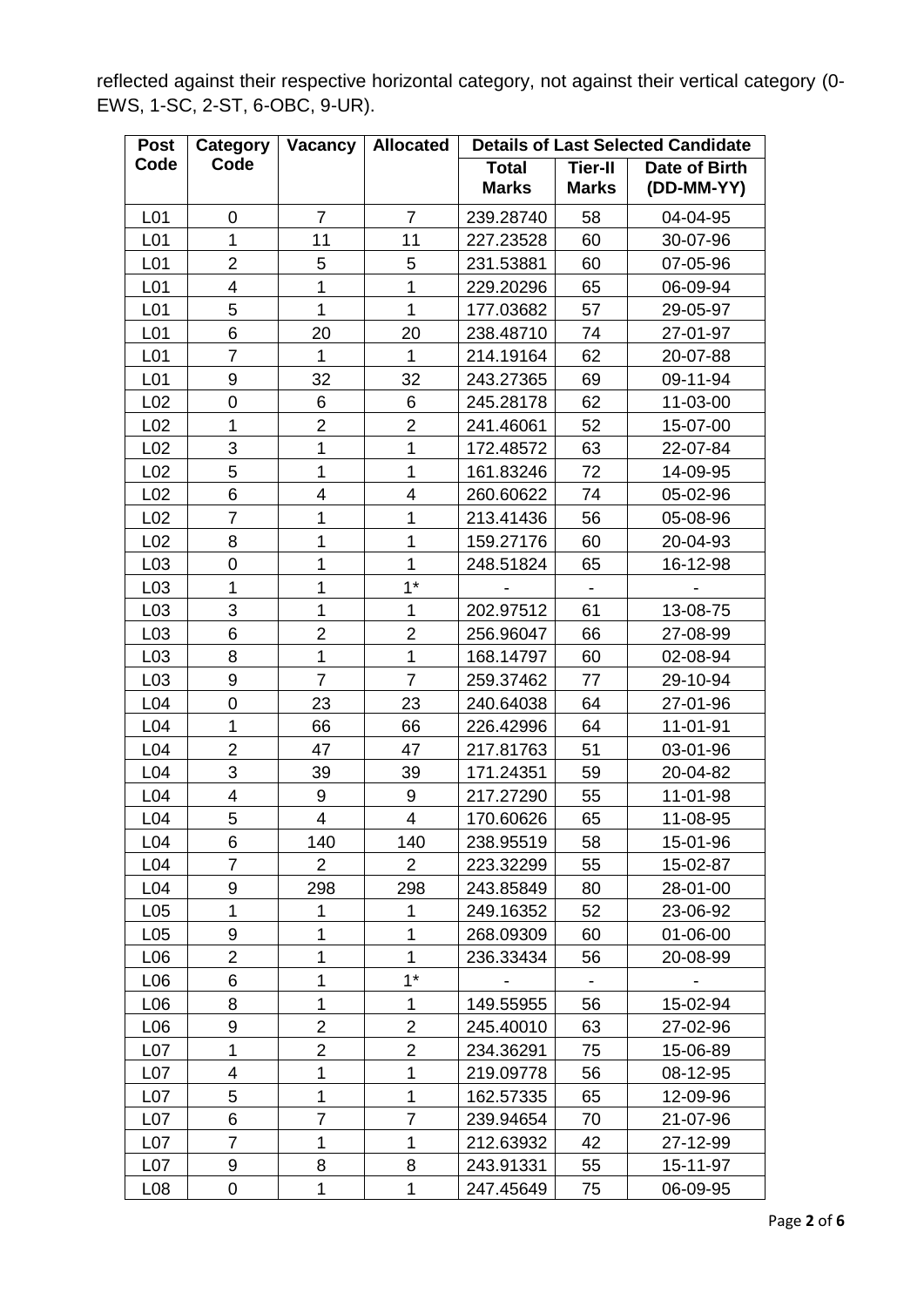| L <sub>09</sub> | $\mathbf 0$             | 3                        | 3              | 239.11680 | 67                       | 03-02-97       |
|-----------------|-------------------------|--------------------------|----------------|-----------|--------------------------|----------------|
| L <sub>09</sub> | 5<br>5<br>$\mathbf{1}$  |                          |                | 225.95004 | 58                       | 30-07-96       |
| L <sub>09</sub> | 3<br>3                  |                          | 3              | 170.04439 | 58                       | 25-11-78       |
| L <sub>09</sub> | 5<br>$\mathbf 1$        |                          | $\mathbf 1$    | 170.87186 | 62                       | 13-12-00       |
| L <sub>09</sub> | 5<br>6                  |                          | 5              | 240.25758 | 60                       | $01 - 01 - 99$ |
| L <sub>09</sub> | $\overline{7}$          | 1                        | 1              | 212.95562 | 57                       | 08-10-96       |
| L <sub>09</sub> | 9                       | 18                       | 18             | 243.79858 | 52                       | 18-01-00       |
| L10             | $\pmb{0}$               | $\overline{\mathbf{4}}$  | 4              | 244.11987 | 73                       | 14-08-98       |
| L10             | $\mathbf{1}$            | 6                        | 6              | 228.41227 | 52                       | 20-01-90       |
| L10             | $\overline{2}$          | 3                        | 3              | 225.93780 | 51                       | 08-04-94       |
| L10             | 3                       | $\mathbf{1}$             | $\mathbf{1}$   | 201.88544 | 71                       | 07-04-78       |
| L10             | $\overline{\mathbf{4}}$ | $\overline{2}$           | $\overline{2}$ | 218.54978 | 65                       | $01 - 04 - 01$ |
| L10             | 5                       | $\mathbf{1}$             | $\mathbf{1}$   | 162.57335 | 65                       | 30-03-92       |
| L10             | 6                       | 11                       | 11             | 240.73249 | 64                       | 05-08-00       |
| L10             | $\overline{7}$          | $\mathbf{1}$             | $\mathbf{1}$   | 227.54153 | 58                       | 28-11-00       |
| L10             | $\boldsymbol{9}$        | 17                       | 17             | 251.41926 | 50                       | 25-06-00       |
| L11             | 3                       | $\mathbf{1}$             | $\mathbf{1}$   | 186.99254 | 69                       | 15-07-83       |
| L11             | 6                       | 1                        | $1^*$          |           | $\overline{\phantom{a}}$ |                |
| L12             | $\overline{2}$          | 1                        | $1^*$          |           | $\overline{\phantom{a}}$ |                |
| L12             | $\mathfrak{B}$          | 1                        | $\mathbf{1}$   | 147.33540 | 52                       | 13-07-94       |
| L13             | $\mathbf 0$             | 8                        | 8              | 237.66571 | 70                       | 02-06-00       |
| L13             | $\mathbf{1}$            | 5                        | 5              | 227.20247 | 76                       | 15-09-92       |
| L13             | 3                       | $\overline{\mathcal{A}}$ | 4              | 170.46973 | 57                       | 01-05-82       |
| L13             | 4                       | $\mathbf{1}$             | 1              | 215.46840 | 58                       | 29-11-95       |
| L13             | 5                       | $\mathbf{1}$             | $\mathbf{1}$   | 185.55092 | 54                       | 12-12-95       |
| L13             | 6                       | 15                       | 15             | 238.26965 | 70                       | 28-08-97       |
| L13             | 9                       | 6                        | 6              | 253.33602 | 58                       | 10-10-99       |
| L14             | $\mathbf 0$             | 3                        | 3              | 244.16641 | 66                       | 07-04-96       |
| L14             | 1                       | $\overline{2}$           | $\overline{2}$ | 244.71809 | 78                       | 02-08-95       |
| L14             | $\overline{2}$          | 1                        | 1              | 246.89713 | 49                       | 02-01-98       |
| L14             | 3                       | 3                        | 3              | 195.00776 | 60                       | 25-04-86       |
| L14             | $\overline{4}$          | 1                        | $\mathbf{1}$   | 230.99602 | 60                       | 25-01-93       |
| L14             | 6                       | $\overline{7}$           | $\overline{7}$ | 251.75090 | 69                       | 28-03-99       |
| L14             | 9                       | 15                       | 15             | 257.05351 | 65                       | 07-09-99       |
| L15             | 0                       | $\overline{2}$           | $\overline{2}$ | 254.55142 | 65                       | 24-10-98       |
| L15             | 1                       | 1                        | 1              | 244.73633 | 67                       | 07-02-93       |
| L15             | 9                       | 1                        | $\mathbf 1$    | 273.41534 | 61                       | 18-03-00       |
| L16             | 6                       | $\overline{2}$           | $\overline{2}$ | 246.40010 | 64                       | 10-08-96       |
| L16             | 9                       | 3                        | 3              | 254.25563 | 69                       | 18-12-99       |
| L17             | $\mathbf 0$             | 6                        | 6              | 241.52094 | 54                       | 04-06-99       |
| L17             | 1                       | $\boldsymbol{9}$         | 9              | 230.60669 | 59                       | 13-11-95       |
| L17             | $\overline{2}$          | $\mathbf 1$              | 1              | 245.49739 | 53                       | 14-01-98       |
| L17             | 3                       | $\overline{2}$           | $\overline{2}$ | 186.44127 | 58                       | 01-08-84       |
| L17             | 4                       | 1                        | 1              | 236.53951 | 58                       | 25-12-96       |
| L17             | 6                       | 12                       | 12             | 244.19388 | 66                       | 29-03-98       |
| L17             | $\overline{7}$          | 1                        | 1              | 236.07539 | 66                       | 15-02-99       |
| L17             | 9                       | 39                       | 39             | 246.50751 | 60                       | 09-11-99       |
| L18             | 0                       | 24                       | 24             | 246.84938 | 63                       | 08-10-94       |
| L18             | 1                       | 13                       | 13             | 244.63651 | 62                       | 18-10-01       |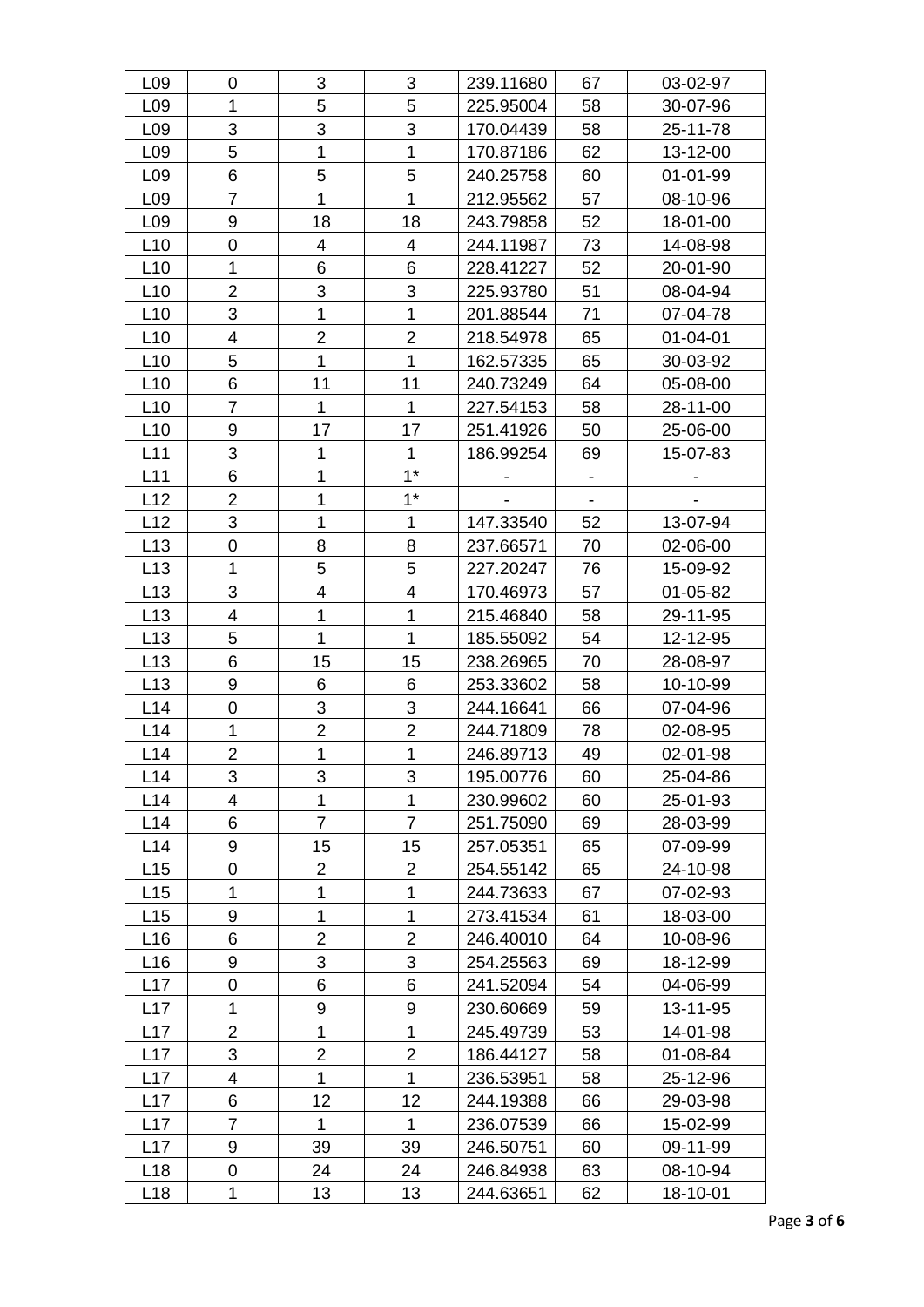| L18             | $\overline{2}$           | $\overline{2}$            | $\overline{2}$          | 250.47806 | 60 | 01-08-94 |
|-----------------|--------------------------|---------------------------|-------------------------|-----------|----|----------|
| L <sub>18</sub> | 3                        | 24                        | 24                      | 173.62744 | 54 | 10-06-84 |
| L <sub>18</sub> | $\overline{2}$<br>4      |                           | $\overline{2}$          | 234.99353 | 64 | 14-07-86 |
| L <sub>18</sub> | 5                        | 6                         | 6                       | 160.57451 | 54 | 12-07-87 |
| L18             | 6                        | 104                       | 104                     | 244.75090 | 62 | 22-06-95 |
| L <sub>18</sub> | $\overline{7}$           | 3                         | 3                       | 227.74468 | 55 | 19-05-96 |
| L <sub>18</sub> | 8                        | $\overline{2}$            | $\overline{2}$          | 176.97468 | 56 | 02-02-89 |
| L18             | 9                        | 96                        | 96                      | 258.29556 | 68 | 26-01-99 |
| L <sub>19</sub> | $\mathbf 0$              | 1                         | $\mathbf{1}$            | 240.82117 | 74 | 24-04-96 |
| L <sub>19</sub> | 1                        | 1                         | 1                       | 230.31342 | 73 | 07-01-91 |
| L <sub>19</sub> | $\overline{2}$           | 1                         | $\overline{1}$          | 230.13133 | 55 | 04-05-95 |
| L <sub>19</sub> | 6                        | $\overline{1}$            | $\mathbf 1$             | 245.22665 | 62 | 06-06-96 |
| L <sub>19</sub> | 9                        | 4                         | 4                       | 255.29882 | 74 | 13-02-97 |
| L20             | $\pmb{0}$                | $\ensuremath{\mathsf{3}}$ | 3                       | 263.38095 | 56 | 08-04-98 |
| L20             | $\mathbf{1}$             | 5                         | 5                       | 257.51026 | 58 | 29-12-89 |
| L20             | $\overline{c}$           | $\overline{2}$            | $\overline{2}$          | 255.89582 | 65 | 25-07-98 |
| L20             | 3                        | $\overline{\mathcal{A}}$  | 4                       | 204.29556 | 72 | 10-02-84 |
| L20             | 6                        | $\boldsymbol{9}$          | 9                       | 263.71450 | 68 | 16-06-99 |
| L20             | 8                        | $\mathbf{1}$              | $\mathbf{1}$            | 166.56635 | 65 | 15-09-96 |
| L20             | $\boldsymbol{9}$         | 17                        | 17                      | 271.23389 | 80 | 30-06-95 |
| L21             | $\overline{7}$           | 1                         | 1                       | 230.17466 | 60 | 04-04-98 |
| L21             | 9                        | 1                         | $1^*$                   |           |    |          |
| L22             | $\overline{0}$           | 17                        | 17                      | 238.45966 | 76 | 21-11-96 |
| L22             | 1                        | 10                        | 10                      | 230.01203 | 70 | 05-10-95 |
| L22             | $\overline{2}$           | $\overline{2}$            | $\overline{2}$          | 237.75377 | 55 | 02-06-93 |
| L22             | 3                        | 6                         | 6                       | 179.41341 | 67 | 02-01-87 |
| L22             | 4                        | 1                         | $\mathbf{1}$            | 222.76763 | 73 | 02-10-95 |
| L22             | 5                        | $\overline{2}$            | $\overline{2}$          | 198.30130 | 74 | 02-11-93 |
| L22             | 6                        | 8                         | 8                       | 241.68214 | 62 | 25-11-97 |
| L22             | $\overline{7}$           | 1                         | $\mathbf{1}$            | 213.35957 | 55 | 10-11-97 |
| L22             | 9                        | 31                        | 31                      | 248.74756 | 73 | 31-08-96 |
| L23             | 6                        | 1                         | $\mathbf{1}$            | 248.07004 | 48 | 10-08-01 |
| L23             | 9                        | $\overline{4}$            | $\overline{\mathbf{4}}$ | 254.93635 | 60 | 19-02-00 |
| L24             | 6                        | 1                         | 1                       | 260.89515 | 68 | 14-03-99 |
| L24             | 9                        | 3                         | 3                       | 267.90806 | 76 | 15-08-98 |
| L25             | 9                        | 1                         | 1                       | 277.88532 | 73 | 27-02-98 |
| P <sub>26</sub> | 0                        | 360                       | 360                     | 229.64078 | 54 | 13-07-00 |
| P <sub>26</sub> | 1                        | 491                       | 491                     | 219.56668 | 73 | 20-08-94 |
| P <sub>26</sub> | $\overline{2}$           | 240                       | 240                     | 208.49861 | 55 | 07-10-91 |
| P <sub>26</sub> | 3                        | 300                       | 300                     | 161.19885 | 47 | 01-02-79 |
| P <sub>26</sub> | $\overline{\mathcal{A}}$ | 36                        | 36                      | 193.99901 | 54 | 18-04-96 |
| P <sub>26</sub> | 5                        | 38                        | 38                      | 160.91247 | 56 | 14-08-95 |
| P <sub>26</sub> | 6                        | 631                       | 631                     | 233.89317 | 68 | 04-02-96 |
| P <sub>26</sub> | $\overline{7}$           | 33                        | 33                      | 203.27051 | 52 | 10-02-92 |
| P <sub>26</sub> | 8                        | 20                        | $\overline{7}$          | 132.75232 | 56 | 03-08-99 |
| P <sub>26</sub> | 9                        | 1692                      | 1692                    | 237.40862 | 64 | 11-03-95 |

\*Allocated against Horizontal vacancy.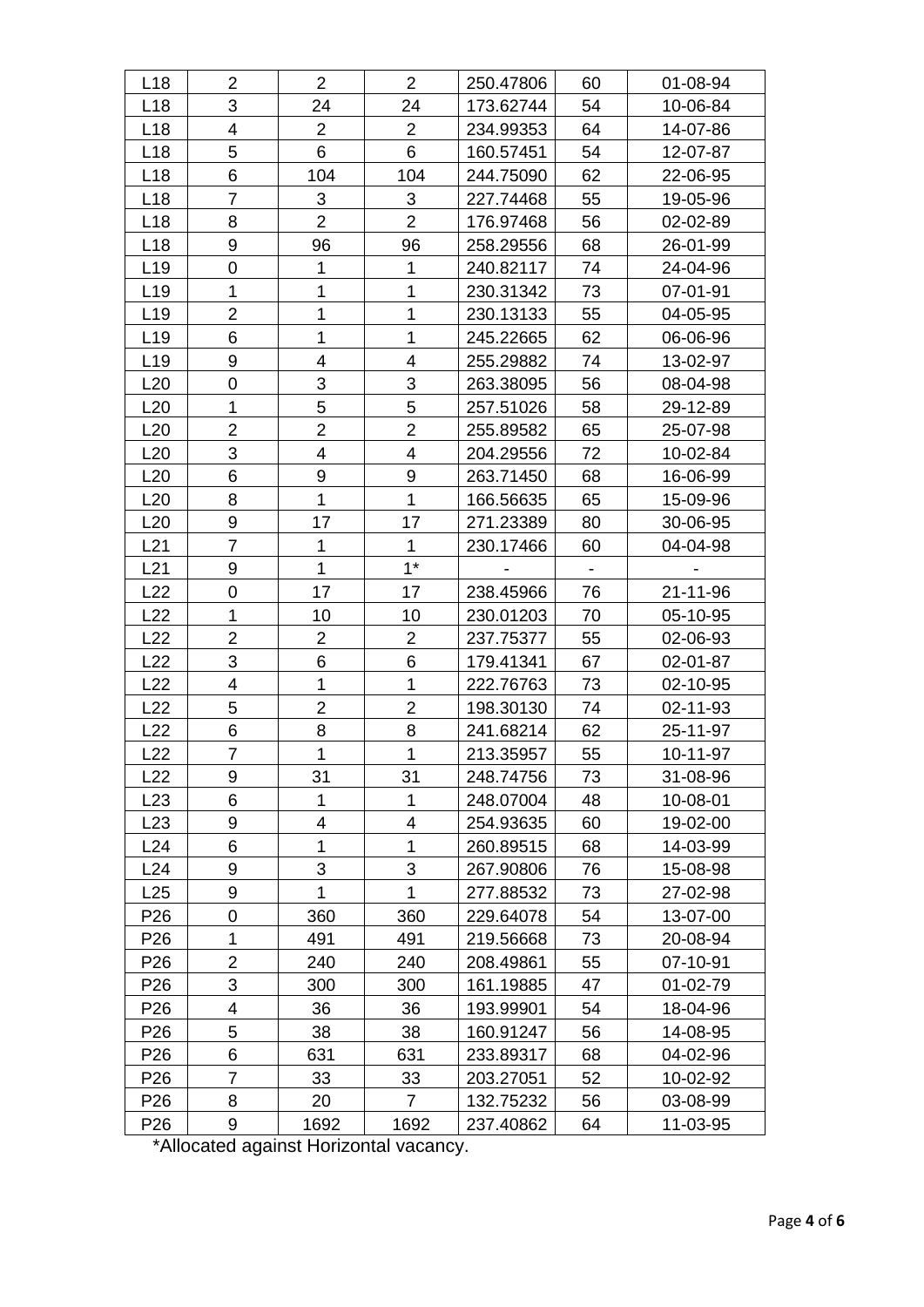**Note 1**: Candidates selected against Horizontal vacancies have been counted in their vertical categories as well.

**Note 2**: Rows corresponding to Posts and Categories with 'Nil' reported vacancies, have not been included in these tables.

| <b>Post Code</b>                                                                                                              | <b>Ministry/Department/ Organisation</b>                                                          |  |  |  |  |  |  |  |
|-------------------------------------------------------------------------------------------------------------------------------|---------------------------------------------------------------------------------------------------|--|--|--|--|--|--|--|
| L <sub>01</sub>                                                                                                               | Archaeological Survey of India (Ministry of Culture)                                              |  |  |  |  |  |  |  |
| L <sub>02</sub>                                                                                                               | <b>Central Bureau of Narcotics</b>                                                                |  |  |  |  |  |  |  |
| L <sub>03</sub>                                                                                                               | Central Passport Office (Ministry of External Affairs)                                            |  |  |  |  |  |  |  |
| L <sub>04</sub>                                                                                                               | <b>Controller General of Defence Accounts</b>                                                     |  |  |  |  |  |  |  |
| L <sub>05</sub>                                                                                                               | Customs, Excise & Service Tax Appellate Tribunal                                                  |  |  |  |  |  |  |  |
| Department of Fisheries (Ministry of Fisheries, Animal Husbandry<br>L06<br>and Dairying                                       |                                                                                                   |  |  |  |  |  |  |  |
| Department of Agriculture Cooperation and Farmers Welfare<br>L <sub>07</sub><br>(Ministry of Agriculture and Farmers Welfare) |                                                                                                   |  |  |  |  |  |  |  |
| L <sub>08</sub>                                                                                                               | Department of Industrial Policy and Promotion (Ministry of<br>Commerce & Industry)                |  |  |  |  |  |  |  |
| L <sub>09</sub>                                                                                                               | Department of Water Resources, River Development & Ganga<br>Rejuvenation (Ministry of Jal Shakti) |  |  |  |  |  |  |  |
| L10                                                                                                                           | Directorate General of Health Services (Ministry of Health and<br>Family Welfare)                 |  |  |  |  |  |  |  |
| L11                                                                                                                           | Election Commission of India                                                                      |  |  |  |  |  |  |  |
| L12                                                                                                                           | Enforcement Directorate (Department of Revenue)                                                   |  |  |  |  |  |  |  |
| L13                                                                                                                           | India Meteorological Department (Office of the Director General of<br>Meteorology)                |  |  |  |  |  |  |  |
| L14                                                                                                                           | Intelligence Bureau                                                                               |  |  |  |  |  |  |  |
| L15                                                                                                                           | Lal Bahadur Shastri National Academy of Administration<br>(Department of Personnel & Training)    |  |  |  |  |  |  |  |
| L <sub>16</sub>                                                                                                               | Ministry of Culture                                                                               |  |  |  |  |  |  |  |
| L17                                                                                                                           | Ministry of Communications (Department of Posts)-(PA-Admn)                                        |  |  |  |  |  |  |  |
| L <sub>18</sub>                                                                                                               | Ministry of Defence (Office of the JS & CAO) AFHQ                                                 |  |  |  |  |  |  |  |
| L <sub>19</sub>                                                                                                               | Ministry of Environment, Forests & Climate Change                                                 |  |  |  |  |  |  |  |
| L20                                                                                                                           | Ministry of External Affairs                                                                      |  |  |  |  |  |  |  |
| L21                                                                                                                           | Ministry of Housing and Urban Affairs                                                             |  |  |  |  |  |  |  |
| L22                                                                                                                           | Ministry of Information & Broadcasting                                                            |  |  |  |  |  |  |  |
| L23                                                                                                                           | Ministry of Labour & Employment                                                                   |  |  |  |  |  |  |  |
| L24                                                                                                                           | Ministry of Parliamentary Affairs                                                                 |  |  |  |  |  |  |  |
| L25                                                                                                                           | Vice-President's Secretariat                                                                      |  |  |  |  |  |  |  |
| P <sub>26</sub>                                                                                                               | Ministry of Communications (Department of Posts)-SPN                                              |  |  |  |  |  |  |  |

6. Details of code of departments for which allocation has been made are as under: